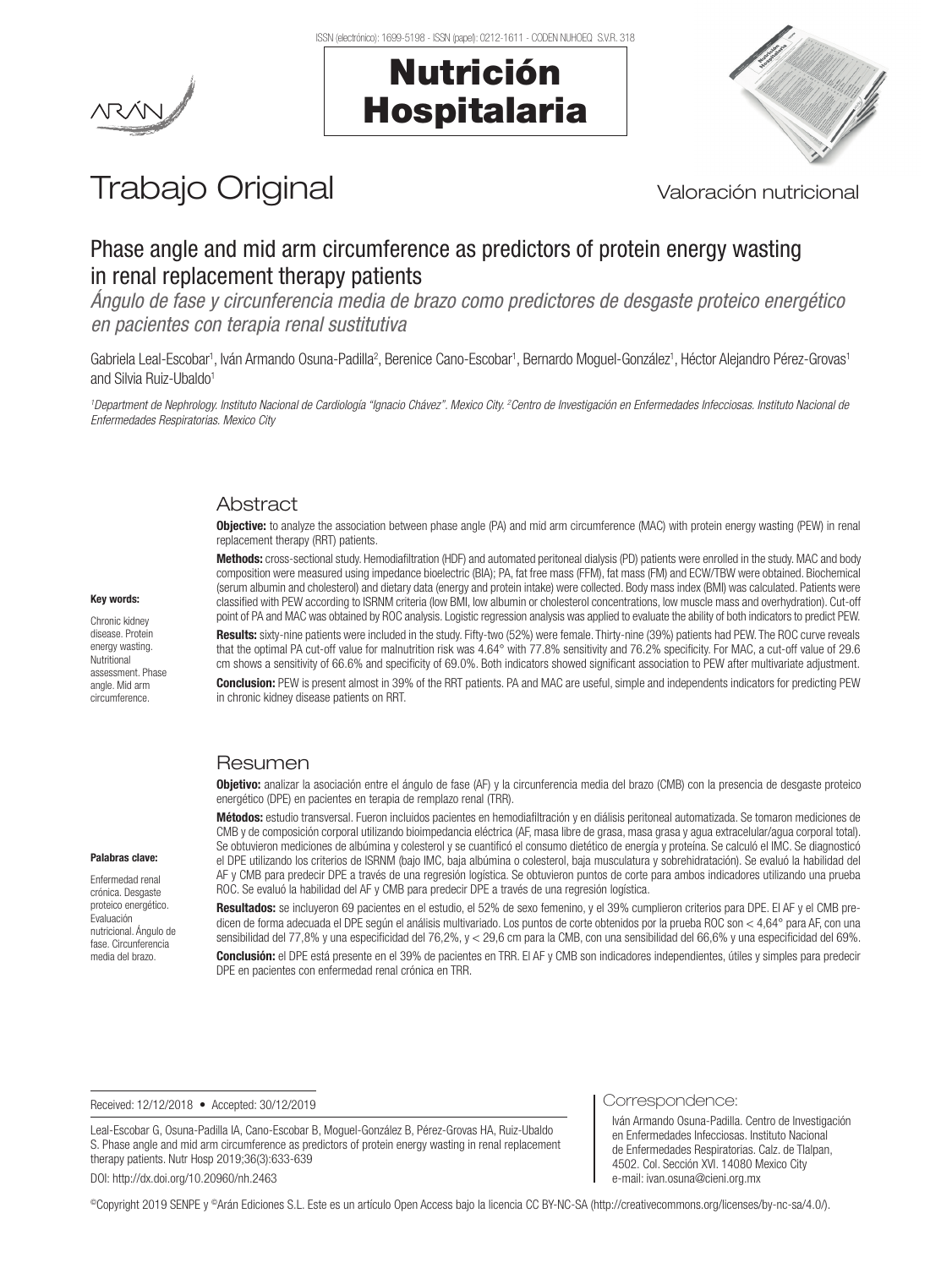## **INTRODUCTION**

Chronic kidney disease (CKD) is considered as a global public health problem. Incidence has increased in the last 30 years, raising the number of patients requiring renal replacement therapy (RRT) (1). In Mexico, more than 12/million people have CKD, and around 55 thousand patients were on RRT according the Census of Patients with Chronic Renal Failure (CIRC) of the Mexican Institute of Social Security, that attends to 73% of the Mexican population (2).

RRT, although necessary, may promote adverse health outcomes, such as infections, greater risk of mortality, decreased quality of life and detriment in nutritional status. In CKD population, malnutrition is denominated protein energy wasting (PEW) (3). Some studies have documented a high prevalence of this condition, with ranges of 50-75% in pre-dialysis patients and 75% in patients on RRT (4,5). In peritoneal dialysis (PD) Mexican population, Yanowsky-Escatell described in 2017 a prevalence of 65% of this situation (6). The etiology of this complex condition is multifactorial. Uremia, low energy and protein intake, increase in basal energy expenditure, inflammation, metabolic acidosis and nutrient loss during RRT contribute to its development (3).

The diagnostic criteria of PEW proposed by the International Society of Renal Nutrition and Metabolism (ISRNM) require anthropometrical indicators (weight change, body mass index), biochemical (albumin, transthyretin, total cholesterol), body composition measurements (fat and muscle mass) and dietary intake parameters (protein and energy intake), which demands devices (skinfolds calipers) and software for nutrition analysis that sometimes are unavailable in clinical settings (7). Other nutritional assessment tools were studied to assess PEW identification, such as phase angle (PA) obtained by bioelectrical impedance analysis (BIA), which is a safe, inexpensive and noninvasive method. The PA is based on total body reactance and total body resistance, independently of weight, height and body fat, and has been proposed as a nutritional indicator in other clinical conditions (cirrhosis, cancer, surgery patients and others) (8-11). In CKD patients, a low PA is associated with nutritional risk and higher mortality (12). Overhydration (OH), defined as the fluid excess above the normally hydrated tissues can be assessed by BIA and predicts mortality in dialysis patients (13). However, body composition measurements and PA may be affected by OH, due to the fact that resistance and reactance are affected by total body water, and this measurements are incorporated into models to estimate body composition (13).

Mid arm muscle circumference, an indicator that involves mid arm circumference (MAC) and triceps skinfold, is recommended as a nutritional parameter by ISRMN criteria, however, no reference data for Latin-American population are available. MAC is a simple and reliable indicator that decreases in hemodialysis patients with advanced malnutrition (14). Data about PA and MAC as independent indicators to predict PEW in CKD patients on RRT are lacking.

In the present study, we examined the prevalence of PEW and the characteristics of PEW in CKD patients on RRT, and evaluate the predictive value of the PA and MAC for PEW risk detection.

#### MATERIALS AND METHODS

This is a cross-sectional analysis from a prospective cohort of patients with CKD on RRT. Data were collected between March 2014 and May 2017. The study was conducted in accordance with the Declaration of Helsinki. The procedures and measurements performed on the protocol are the conventional for patients on the same conditions in the hospital. It did not require an additional intervention that required authorization by the Ethics Committee. Written informed consent was obtained from all patients. We determined the power of the sample size assuming a type 1 error of 0.05 and a type 2 error of 0.2. Power obtained is 90% considering a difference in PA over 10% between patients with and without PEW.

All patients with CKD who are receiving outpatient hemodiafiltration (HDF) or automated peritoneal dialysis (PD) for  $\geq 3$  months at the Nephrology Department of the Instituto Nacional de Cardiología "Ignacio Chavez" in Mexico City were included in the study. Patients with pacemaker, age < 18 years, deteriorating general condition, severe edema or receiving continuous ambulatory peritoneal dialysis were excluded.

### DATA COLLECTION

All demographic and clinical data (age, etiology of CKD, time on RRT and types of dialysis access) were collected from electronic medical records.

### BLOOD SAMPLING

All blood samples were obtained using uniform techniques under fasting conditions before their scheduled dialysis sessions (HDF) or before the first dialysate exchange in PD patients. Cholesterol and albumin were determined.

#### BODY COMPOSITION

Weight and height were measured (Seca® model 700; Seca, Hamburg, Germany). MAC was measured with a metric tape (Seca® model 201; Seca, Hamburg, Germany) in the right arm except in patients with vascular access in that limb, in which case it was measured in the contralateral arm. Anthropometry was assessed using the standard procedures described by Lohman et al. (15).

Body composition was assessed by multifrequency BIA (InBody® model S10; Biospace, Seoul, South Korea). BIA measurements were obtained at a frequency of 50 Hz. Eight electrodes were placed on the surface of the thumb, fingers of the hand, and ball of the foot and heel with the patient in the supine position, after an overnight fasting and after drainage of PD fluids, or 30 min after HDF treatment ended. Metal objects were removed. Extracellular water (ECW), intracellular water (ICW), total body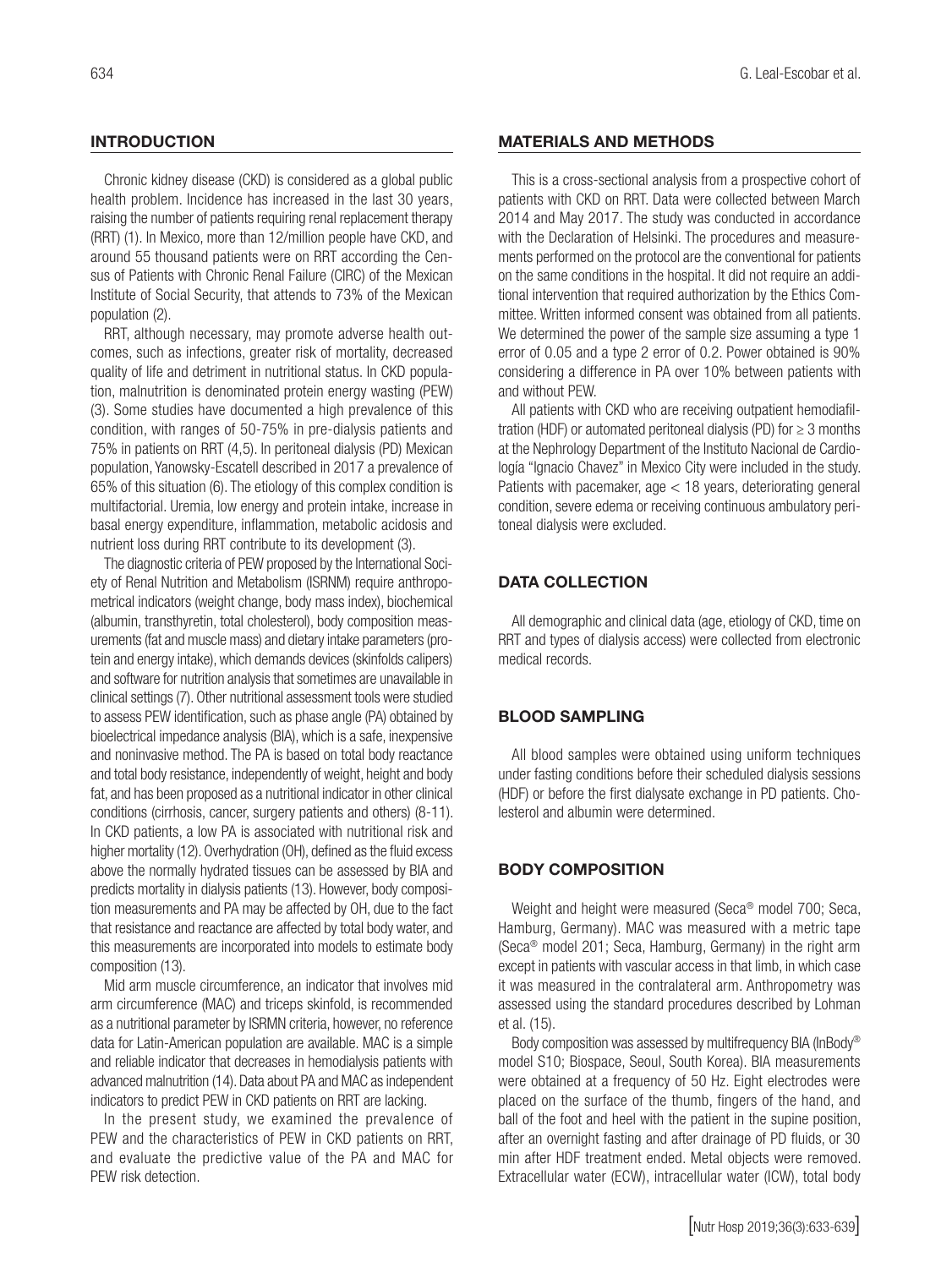water (TBW), fat mass (%) and fat free mass (FFM) were estimated using formulated prediction equations in the manufacturer's software by measured impedance values in different frequencies. PA was recorded (the arc tangent of the Xc/R ratio). Fat free mass index (FFMI) (fat free mass / height<sup>2</sup>) and body mass index (BMI) (body weight / height<sup>2</sup>) were calculated. All anthropometrical and BIA measurements procedures were performed by trained nutritionist.

## DIET ASSESSMENT

To assess diet, a semi-quantitative food frequency questionnaire (FFQ) validated in Mexican population was used (16,17). The FFQ includes data describing the frequency of consumption of 116 foods during the previous year, and collects information about the consumption of 14 different food groups and ten intake frequencies: 6 or more per day, 4-5 per day, 2-3 per day, 1 per day, 5-6 per week, 2-4 per week, 1 per week, 2-3 per month, 1 per month or less, and never. The questionnaire also included ten open-ended choices and information on vitamin and mineral use. The conversion from foods to nutrients was calculated using the Evaluation System of Eating Habits and Nutrient Consumption (SNUT). The SFFQ was made by staff trained in standardized data collection and entry procedures. We studied the amount of energy (kcal/kg) and protein intake (g/kg).

#### DIAGNOSIS OF PROTEIN ENERGY WASTING

Four categories for criteria diagnosis of PEW proposed by ISRNM were used: a) serum chemistry (low serum levels of albumin  $\left[$  < 3.8 g/dl] or total cholesterol  $\left[$  < 100 mg/d]); b) body mass (decreased BMI  $\zeta$  23 kg/m<sup>2</sup> using dry weight); c) muscle mass  $(FFMI < 17.0$  or 15.0 kg/m<sup>2</sup> in men and women according ESPEN and GLIM definitions [18,19]); and d) dietary intake (unintentional decreased protein intake [< 0.8 g/kg of protein] or energy intake [< 25 kcal/kg]). We included another category: over-hydration  $(ECW/TBW > 0.385)$ , which is correlated with inflammation status in CKD patients (20,21). PEW was defined with the presence of at least three of the five listed categories in patients and at least one test result in each of the selected categories. Patients were then divided into two groups according to the presence or absence of PEW.

#### STATISTICAL ANALYSIS

Data were analyzed utilizing the SPSS Software version 17.0 for Windows (SPSS Inc., Chicago, IL, USA). Convenience sample was used and the total outpatient population that received HDF or PD was included. Whether the data was normal distribution or not, it was analyzed with the Kolmogorov-Smirnov test. Data with normal distribution were presented as mean  $\pm$  SD and non-normally distributed data were presented as median (interquartile range).

Differences between PEW patients and non-PEW were assessed by the Mann-Whitney U test, Student's t test or Fisher's exact test according to the nature of the variable. The association of different variables with PA and MAC were calculated by Spearman's rank correlations.

To compare the ability of PA and MAC in order to predict PEW status, a receiver operating characteristic curve (ROC) was constructed. Area under the curve (AUC), cut-off values, sensitivity and specificity were calculated. An adjusted logistic regression analysis was performed to evaluate the ability of cut-off values obtained by ROC analysis adjusted to those variables that were significantly correlated by univariate analysis, and odds ratio (OR) were calculated. A p value  $< 0.05$  was considered to be statistically significant.

## **RESULTS**

This cross-sectional analysis included 69 patients on RRT. Forty-three patients were users of PD. Fifty-two (52%) were female. Demographical, anthropometric measurements and body composition parameters are presented in table I.

| <b>Variable</b>                          | Patients ( $n = 69$ )   |
|------------------------------------------|-------------------------|
| Sex, n (%)                               |                         |
| Men                                      | 33 (48%)                |
| Women                                    | 36 (52%)                |
| Age (years)                              | $36.5 \pm 13.4$         |
| Mid arm circumference (cm)               | $30.51 \pm 3.99$        |
| Body mass index (kg/m <sup>2</sup> )     | $24.5 + 4.9$            |
| Fat mass (%)                             | $29.4 \pm 10.1$         |
| Fat free mass index (kg/m <sup>2</sup> ) | $17.2 + 2.3$            |
| Phase angle (°)                          | $4.67 \pm 0.81$         |
| Comorbidities                            |                         |
| Hemodiafiltration, n (%)                 | 26 (38%)                |
| Time on hemodiafiltration                | 4.8 (3 months-25 years) |
| <b>CKD Etiology</b>                      | (%)                     |
| Unknown                                  | 19                      |
| Systemic lupus erythematosus             | 11                      |
| Focal segmental glomerulosclerosis       | 8                       |
| Hyperuricemia                            | 8                       |
| Others                                   | 54                      |
| Peritoneal dialysis, n (%)               | 43 (62%)                |
| Time on peritoneal dialysis              | $2.8$ (1-5 years)       |
| <b>CKD Etiology</b>                      | $(\% )$                 |
| Unknown                                  | 44                      |
| Arterial hypertension                    | 28                      |
| Diabetes mellitus                        | 21                      |
| Systemic lupus erythematosus             | 7                       |

Table I. Demographic data

*Mean ± SD or median (interquartile range).*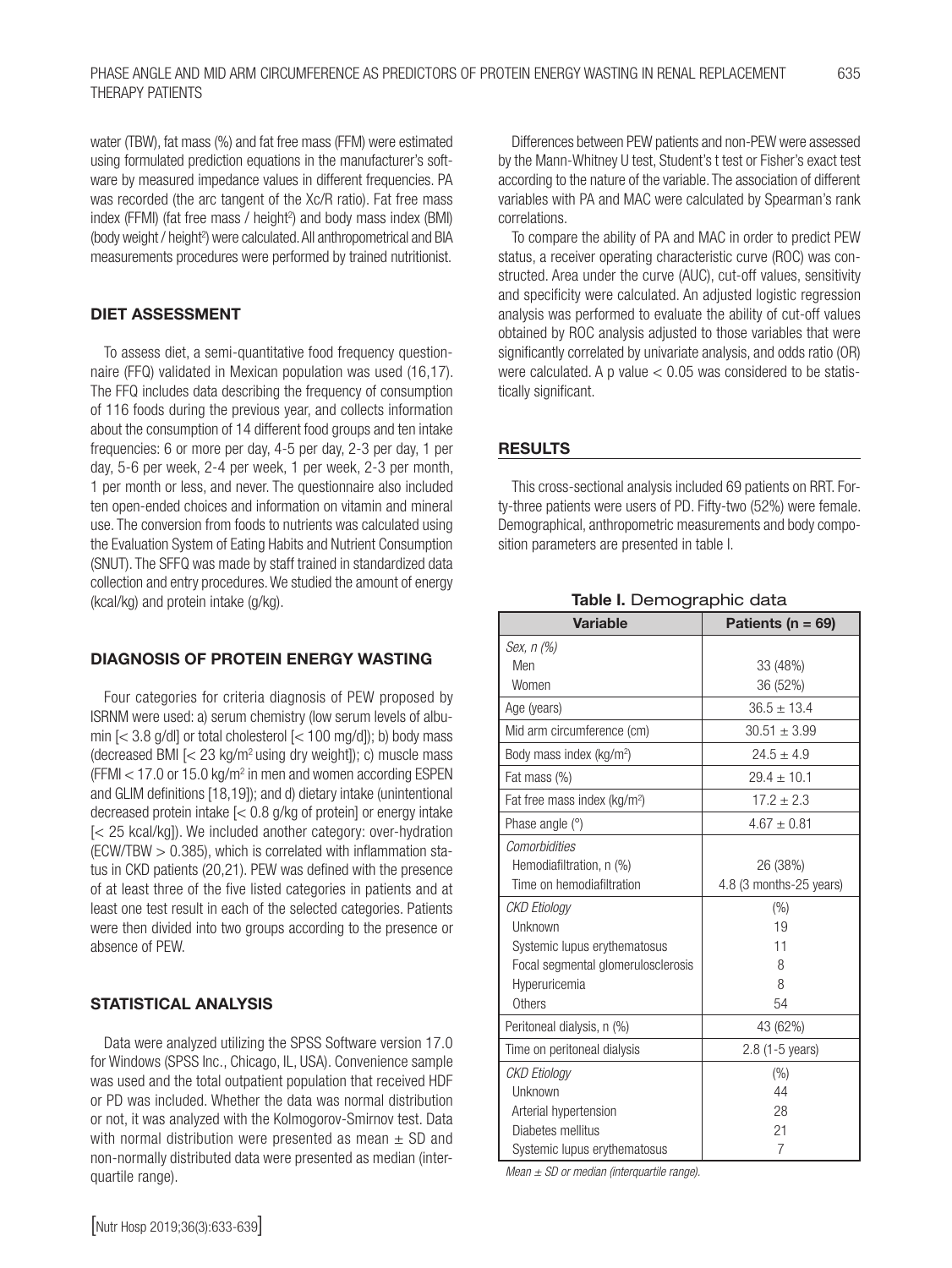The patients were divided into two groups based on PEW diagnosis for CKD (Table II): twenty-seven (39%) patients had PEW. Albumin concentrations (4.02 ± 0.36 *vs* 3.70 ± 0.36, p ≤ 0.001) and PA (4.99  $\pm$  0.67 *vs* 4.18  $\pm$  0.77, p  $\leq$  0.05) were significantly higher in non-PEW patients. PEW patients has a higher ECW/TBW  $(0.397 \pm 0.007 \text{ vs } 0.385 \pm 0.008, p \le 0.001).$ 

The correlation matrix for the PA and MAC with body composition/biochemical parameters is shown in table III. PA was significantly and positively correlated with MAC ( $r = 0.261$ ,  $p = 0.030$ , albumin (r = 0.45,  $p \le 0.001$ ) and FFM (r = 0.24,  $p = 0.04$ ), and significantly and negatively correlated with over-hydration ( $r = -0.77$ ,  $p \le 0.001$ ). MAC significantly correlated with age (r = 0.285, p = 0.017), weight (r = 0.908, p  $\leq$  0.001), height ( $r = 0.262$ ,  $p = 0.029$ ), BMI ( $r = 0.944$ ,  $p \le 0.001$ ) and FFM ( $r = 0.508$ ,  $p \le 0.001$ ).

Figure 1 shows the ROC curve with the values of diagnostic accuracy of PA and MAC in the identification of PEW. The curve reveals that PA (AUC =  $0.776$ , 95% CI 0.660-0.892, p < 0.001) and MAC (AUC =  $0.661$ , 95% CI 0.517-0.806, p = 0.024) provides good diagnostic accuracy to distinguish between non-PEW and PEW patients. The optimal cut-off value for PA was 4.64° with 77.7% sensitivity and 76.1% specificity. For MAC, a cut-off

|                                          | Non- PEW ( $n = 42$ ) | <b>PEW</b> ( $n = 27$ ) | p value    |  |  |  |
|------------------------------------------|-----------------------|-------------------------|------------|--|--|--|
| Age (years)                              | 35.5 (25-46)          | 32.0 (26-42)            | 0.786      |  |  |  |
| Sex (%)                                  |                       |                         | 0.345      |  |  |  |
|                                          | Men: 52%              | Men: 41%                |            |  |  |  |
|                                          | Women: 48%            | Women: 59%              |            |  |  |  |
| Renal replacement therapy (type)         |                       |                         | 0.106      |  |  |  |
|                                          | PD 54%                | PD 74%                  |            |  |  |  |
|                                          | HDF 46%               | <b>HDF 26%</b>          |            |  |  |  |
| Weight (kg)                              | 62.9 (50-82)          | 56.4 (48.4-68.6)        |            |  |  |  |
| Height (m)                               | $1.59 \pm 0.09$       | $1.58 \pm 0.1$          | 0.571      |  |  |  |
| Mid arm circumference (cm)               | $31.20 \pm 3.76$      | $29.4 \pm 4.16$         | 0.072      |  |  |  |
| Fat mass (%)                             | $29.2 \pm 10.3$       | $29.8 \pm 9.9$          | 0.818      |  |  |  |
| Fat free mass (kg)                       | $45.3 \pm 9.4$        | $43.0 \pm 10.8$         | 0.369      |  |  |  |
| Fat free mass index (kg/m <sup>2</sup> ) | $17.5 \pm 2.06$       | $16.8 \pm 2.6$          | 0.285      |  |  |  |
| Cholesterol (mg/dl)                      | $173.9 \pm 33.7$      | $165.1 \pm 38.8$        | 0.323      |  |  |  |
| Albumin (g/dl)                           | $4.02 \pm 0.36$       | $3.70 \pm 0.36$         | $< 0.001*$ |  |  |  |
| Extracellular water/total body water (I) | $0.385 \pm 0.008$     | $0.397 \pm 0.007$       | $< 0.001*$ |  |  |  |
| Protein intake (gr/kg)                   | 1.12 (0.55-1.92)      | $0.99(0.69 - 1.73)$     | 0.08       |  |  |  |
| Energy intake (kcal/kg)                  | 30.5 (17.8-48)        | 29.8 (20.6-46.5)        | 0.209      |  |  |  |
| Phase angle (°)                          | $4.99 \pm 0.67$       | $4.18 \pm 0.77$         | $< 0.001*$ |  |  |  |

| Table II. Differences between PEW and non-PEW CKD patients |
|------------------------------------------------------------|
| on automated peritoneal dialysis and hemodiafiltration     |

*Mean ± SD or median (IQR). \*Statistics significance.*

#### Table III. Correlations matrix of nutritional variables with phase angle and mid arm circumference

| <b>Variable</b>                          |         | <b>Phase angle</b> | Mid arm circumference |            |  |
|------------------------------------------|---------|--------------------|-----------------------|------------|--|
|                                          | R       | p value            | $\mathbf R$           | p value    |  |
| Age (years)                              | $-0.22$ | 0.066              | 0.285                 | $0.017*$   |  |
| Weight (kg)                              | 0.20    | 0.085              | 0.908                 | $< 0.001*$ |  |
| Height (cm)                              | 0.21    | 0.080              | 0.262                 | $0.029*$   |  |
| Body mass index (kg/m <sup>2</sup> )     | 0.12    | 0.290              | 0.944                 | $< 0.001*$ |  |
| Fat free mass (kg)                       | 0.24    | $0.046*$           | 0.508                 | $< 0.001*$ |  |
| Albumin (g/dl)                           | 0.45    | $< 0.001*$         | 0.076                 | 0.530      |  |
| Extracellular water/total body water (I) | $-0.77$ | $< 0.001*$         | 0.011                 | 0.927      |  |

*\*Statistics significance.*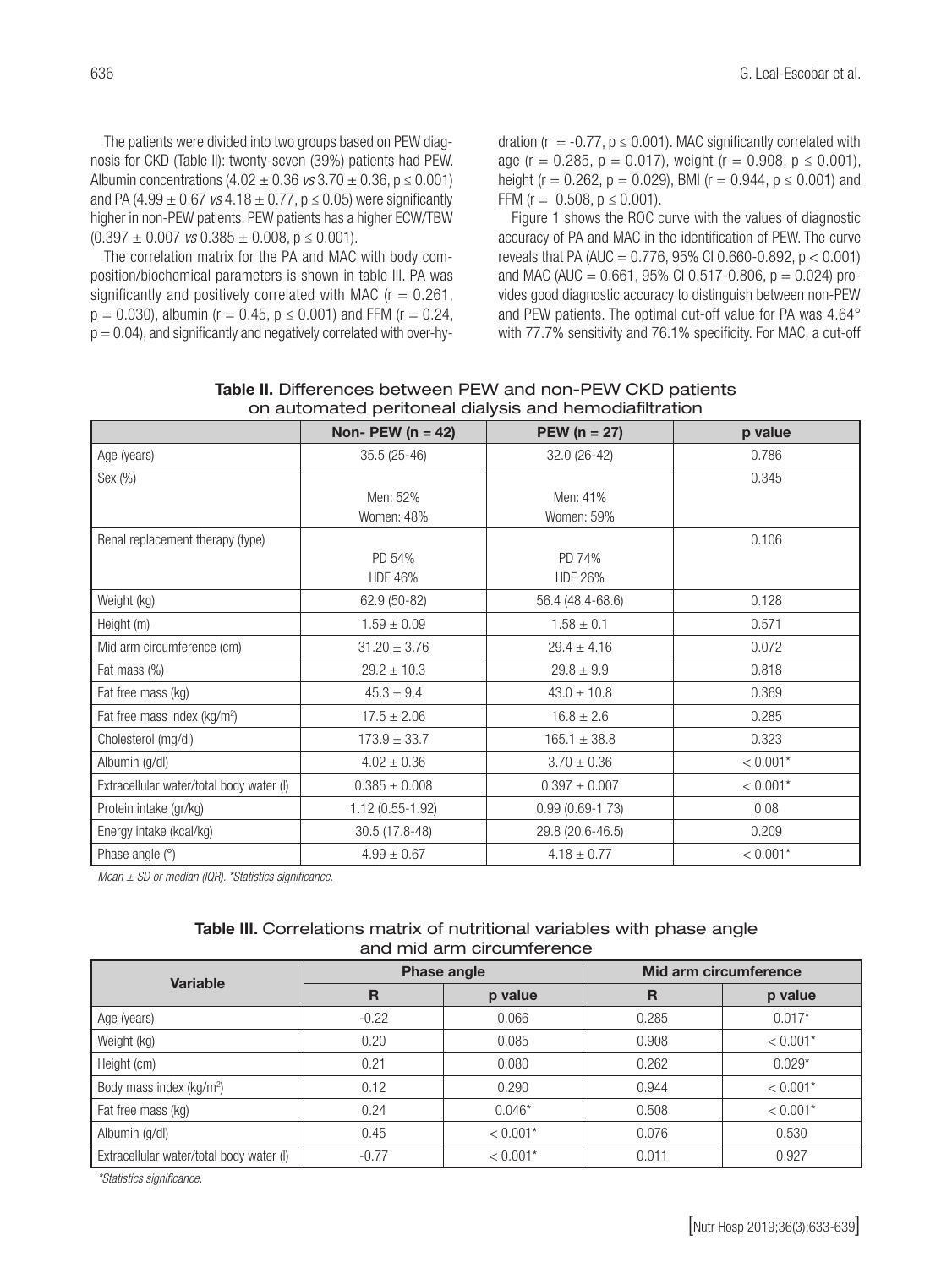

#### Figure 1.

A receiver operating characteristic curve assessing an optimal cut-off point of phase angle and mid arm circumference as indicators for PEW assessment.

value of 29.6 cm shows a sensitivity of 66.6% and specificity of 69.0%. A multivariate analysis was performed to calculate the risk of developing PEW using the obtained cut-off values (Table IV). The results showed that  $PA < 4.64^{\circ}$  and MAC  $< 29.6$  cm were significantly related to PEW after adjusted to multiple confounders.

#### **DISCUSSION**

The importance of nutritional status in CKD patients has been widely recognized, since poor status is associated with increased mortality rates and decreased quality life (22,23). This study indicates that PA and MAC are useful indicators for predicting PEW in CKD on RRT. In our population, 39% of patients had PEW. The prevalence in our sample is lower than in others countries; in Spain, Ruperto M reports that 52% of elderly patients on hemodialysis have PEW (24), while Pérez-Torres A et al. describe PEW in 30.1% of adults (media of 66.1 years) (25) or India (70% in PD patients) (24,26).

Many factors contribute to increasing the risk of malnutrition during aging (changes in food intake, inactivity, increase in fat mass and proinflammatory cytokines) (27). Differences in prevalence may be explained by differences in age of populations, because our sample was younger than that of others studies (34 years *vs* 68 years in the study by Ruperto M et al.).

The best method to determine PEW, however, remains under debate. The ISRNM proposed an expert panel and developed a PEW definition and classification, and other tools were proposed to assess this condition, such as simple score (French PEW test) and malnutrition inflammation score (MIS), which includes biochemical (total iron binding capacity) or energy and protein intake (requires an electronic dietary assessment tool or software to nutritional analysis), which are not available in all hospital settings in developing countries (28). In order to facilitate the PEW identification in CKD patients, this research aims to explore other nutritional indicators easily obtained and available.

Da Silva et al. concluded in their study of 101 patients in HD that the bioelectrical impedance vectors parameters showed a low to moderate precision in men and low in women for malnutrition diagnosis (29). Considering that the BIA is a tool increasingly used in HD and PD units, and that PA is a good predictor marker of clinical outcomes and PEW in other populations (30), we suggest an external validation of our findings previous to the implementation of an exhaustive nutritional assessment by a renal dietitian in RRT patients with PA < 4.64°. This value cut-off point differs from the value proposed by Ruperto M and Sarmento-Días M, who established PEW with results  $< 4.0^{\circ}$  and  $< 6.0^{\circ}$  for hemodialysis and PD, respectively (24,31). In other clinical populations, a value  $< 5.52$ ° has been associated with malnutrition in patients with colorectal cancer (32), and values  $<$  4.9 $^{\circ}$  are associated with malnutrition and increased in the incidence of hepatic encephalopathy in patients with cirrhosis (11).

In patients with CKD, PA has also been used as a predictor of other complications, as well as decreased values are associated with an increase in mortality (13), oxidative stress (33), mortality and risk of infections (34) in patients on hemodialysis, and with vascular calcification and arterial stiffness in patients with PD (31).

In the study carried out by Arias-Guillén M et al., PEW patients were more overhydrated (OR 5.24, IC 95% 1.6-17.14,  $p = 0.006$ ) (35). The inclusion of hydration status may be another useful indicator to PEW identification, agreeing with our diagnostic PEW criteria.

Similar observations, Caravaca F et al., in our population PA is associated with albumin ( $r = 0.45$ ,  $p < 0.001$ ) and body water

| <b>Prediction of PEW</b>            |      | <b>Odds ratio</b> | 95% CI |              |         |
|-------------------------------------|------|-------------------|--------|--------------|---------|
|                                     |      |                   | Lower  | <b>Upper</b> | p-value |
| Phase angle $< 4.64^{\circ*}$       | 4.11 | 11.2              | 3.53   | 35.44        | < 0.001 |
| Phase angle $< 4.64$ ° <sup>†</sup> | 3.71 | 11.29             | 3.14   | 40.5         | < 0.001 |
| $MAC < 29.6$ cm*                    | 2.56 | 3.79              | 1.36   | 10.5         | 0.010   |
| $MAC < 29.6$ cm <sup>‡</sup>        | 2.53 | 8.18              | 1.60   | 41.69        | 0.011   |

Table IV. Phase angle and mid arm circumference as variables to predict protein energy wasting logistic regression analysis

*CI: confidence interval. \*Non adjusted. † Adjusted to age, gender and albumin concentrations. ‡ Adjusted to age, gender, body weight, height. β: unstandardized regression b coefficient.*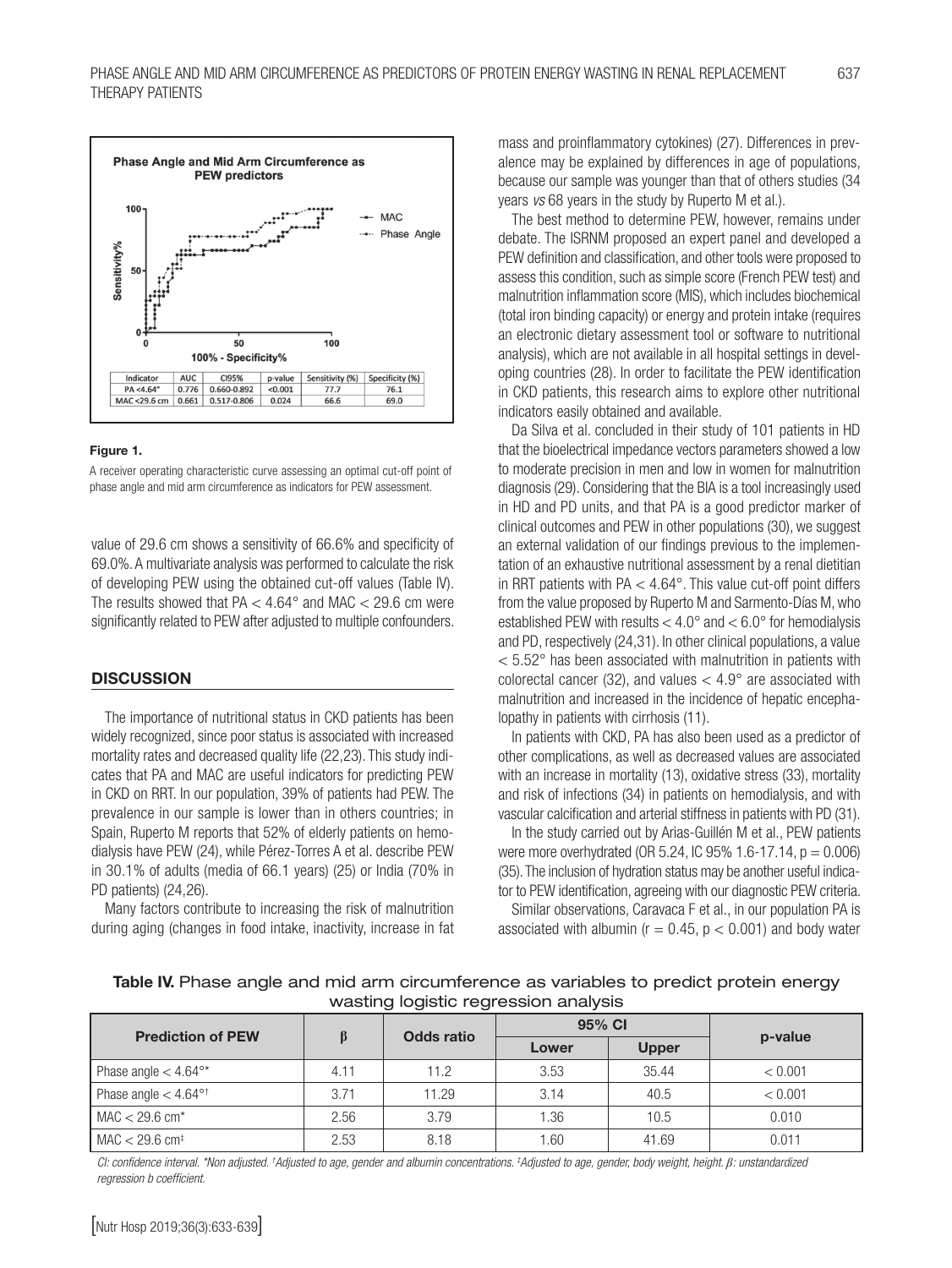distribution ( $r = -0.77$ ,  $p < 0.001$ ) (36). Similar to our findings, Da Silva AT reports an association between PA and MAC (29), while Arias-Guillén M reports low MAC in PEW patients (19.7  $\pm$  2.2 cm *vs*  $23.8 \pm 2.5$  cm in well-nourished patients). To our knowledge, there are no available studies proposing cut-off values to predict PEW in RRT patients. In inpatient population, MAC  $\leq$  22.5 correlates properly with a BMI  $<$  18.5 kg/m<sup>2</sup> (37).

The measurement and interpretation of PA and MAC by nurses or nephrology staff in dialysis centers where there are no renal dietitians may improve the PEW identification, and subsequently, proper reference to the specialist in renal nutrition care.

The present study has some limitations that should be considered: a) our results cannot be extrapolated to patients in hemodialysis or continuous ambulatory PD because our population only included patients in HDF and automated PD; b) the sample size is limited to the total patients who are receiving outpatient RRT in our hospital; c) our population is younger than a large part of the population in RRT; and d) the diagnosis of PEW was performed according to that proposed by the ISRNM, classification not validated for the Mexican population. Our phase angle findings could also apply to patients with similar characteristics. Future research should examine the accuracy of PA in aging and in patients who receive hemodialysis or continuous ambulatory PD.

In conclusion, PEW is present in almost 39% of the RRT patients. PA and MAC are useful, simple and independent indicators for predicting PEW in CKD patients on RRT.

#### **REFERENCES**

- 1. Saran R, Robinson B, Abbott KC, Agodoa LYC, Bhave N, Bragg-Gresham J, et al. US Renal Data System 2017 Annual Data Report: Epidemiology of Kidney Disease in the United States. Am J Kidney Dis 2018;71:A7. DOI: 10.1053/j. ajkd.2018.01.002
- 2. Méndez-Durán A, Ignorosa-Luna MH, Pérez-Aguilar G, Rivera-Rodríguez FJ, González-Izquierdo JJ, Dávila-Torres J. Current status of alternative therapies renal function at the Instituto Mexicano del Seguro Social. Rev Med Inst Mex Seguro Soc 2016;54:588-93.
- 3. Carrero JJ, Stenvinkel P, Cuppari L, Ikizler TA, Kalantar-Zadeh K, Kaysen G, et al. Etiology of the protein-energy wasting syndrome in chronic kidney disease: a consensus statement from the International Society of Renal Nutrition and Metabolism (ISRNM). J Ren Nutr 2013;23:77-90. DOI: 10.1053/j. jrn.2013.01.001
- 4. Kovesdy CP, Kopple JD, Kalantar-Zadeh K. Management of protein-energy wasting in non-dialysis-dependent chronic kidney disease: reconciling low protein intake with nutritional therapy. Am J Clin Nutr 2013;97:1163-77. DOI: 10.3945/ajcn.112.036418
- 5. Gracia-Iguacel C, González-Parra E, Barril-Cuadrado G, Sánchez R, Egido J, Ortiz-Arduán A, et al. Defining protein-energy wasting syndrome in chronic kidney disease: prevalence and clinical implications. Nefrologia 2014;34:507-19. DOI: 10.3265/Nefrologia.pre2014.Apr.12522
- 6. Yanowsky-Escatell F, Pazarín-Villaseñor L, Andrade-Sierra J, Zambrano-Velarde M, Preciado-Figueroa F, Santana-Arciniega C, et al. Desgaste proteico energético en pacientes con diálisis peritoneal en México. Rev Chil Nutr 2017;44:111-2. DOI: 10.4067/S0717-75182017000100015
- 7. Fouque D, Kalantar-Zadeh K, Kopple J, Cano N, Chauveau P, Cuppari L, et al. A proposed nomenclature and diagnostic criteria for protein-energy wasting in acute and chronic kidney disease. Kidney Int 2008;73:391-8. DOI: 10.1038/sj.ki.5002585
- 8. Kyle UG, Soundar EP, Genton L, Pichard C. Can phase angle determined by bioelectrical impedance analysis assess nutritional risk? A comparison between healthy and hospitalized subjects. Clin Nutr 2012;31:875-81. DOI: 10.1016/j.clnu.2012.04.002
- 9. Gupta D, Lammersfeld CA, Vashi PG, King J, Dahlk SL, Grutsch JF, et al. Bioelectrical impedance phase angle in clinical practice: implications for prognosis in stage IIIB and IV non-small cell lung cancer. BMC Cancer 2009;9:37. DOI: 10.1186/1471-2407-9-37
- 10. Cardinal TR, Wazlawik E, Bastos JL, Nakazora LM, Scheunemann L. Standardized phase angle indicates nutritional status in hospitalized preoperative patients. Nutr Res 2010;30:594-600. DOI: 10.1016/j.nutres.2010.08.009
- 11. Ruiz-Margáin A, Macías-Rodríguez RU, Duarte-Rojo A, Ríos-Torres SL, Espinosa-Cuevas Á, Torre A. Malnutrition assessed through phase angle and its relation to prognosis in patients with compensated liver cirrhosis: a prospective cohort study. Dig Liver Dis 2015;47:309-14. DOI: 10.1016/j. dld.2014.12.015
- 12. Oliveira CMC, Kubrusly M, Mota RS, Silva CAB, Choukroun G, Oliveira VN. The phase angle and mass body cell as markers of nutritional status in hemodialysis patients. J Ren Nutr 2010;20:314-20. DOI: 10.1053/j.jrn.2010.01.008
- 13. Tabinor M, Elphick E, Dudson M, Kwok CS, Lambie M, Davies SJ. Bioimpedance-defined overhydration predicts survival in end stage kidney failure (ESKF): systematic review and subgroup meta-analysis. Sci Rep 2018;8:4441. DOI: 10.1038/s41598-018-21226-y
- 14. Tayyem RF, Mrayyan MT. Assessing the prevalence of malnutrition in chronic kidney disease patients in Jordan. J Ren Nutr 2008;18:202-9. DOI: 10.1053/j.jrn.2007.10.001
- 15. Lohmann TG, Roche AF, Martorell R. Anthropometric Standardization Reference Manual. Champaign, Ill.: Human Kinetics Books; 1988.
- 16. Meneses-León J, Denova-Gutiérrez E, Castañón-Robles S, Granados-García V, Talavera JO, Rivera-Paredez B, et al. Sweetened beverage consumption and the risk of hyperuricemia in Mexican adults: a cross-sectional study. BMC Public Health 2014;14:445. DOI: 10.1186/1471-2458-14-445
- 17. Hernández-Avila M, Romieu I, Parra S, Hernández-Avila J, Madrigal H, Willett W. Validity and reproducibility of a food frequency questionnaire to assess dietary intake of women living in Mexico City. Salud Publica Mex 1998;40:133-40.
- 18. Cederholm T, Bosaeus I, Barazzoni R, Bauer J, Van Gossum A, Klek S, et al. Diagnostic criteria for malnutrition - An ESPEN Consensus Statement. Clin Nutr 2015;34:335-40. DOI: 10.1016/j.clnu.2015.03.001
- 19. Cederholm T, Jensen GL, Correia MITD, González MC, Fukushima R, Higashiguchi T, et al. GLIM criteria for the diagnosis of malnutrition - A consensus report from the global clinical nutrition community. Clin Nutr 2019;38(1):1-9. DOI: 10.1016/j.clnu.2018.08.002
- 20. Demirci MS, Demirci C, Ozdogan O, Kircelli F, Akcicek F, Basci A, et al. Relations between malnutrition-inflammation-atherosclerosis and volume status. The usefulness of bioimpedance analysis in peritoneal dialysis patients. Nephrol Dial Transplant 2011;26:1708-16. DOI: 10.1093/ndt/gfq588
- 21. Panorchan K, Davenport A. Increase in extracellular hydration status after initiating peritoneal dialysis electively. Perit Dial Int 2017;37:338-40. DOI: 10.3747/pdi.2016.00213
- 22. Kang SS, Chang JW, Park Y, Nutritional status predicts 10-year mortality in patients with end-stage renal disease on hemodialysis. Nutrients 2017;9(4). DOI: 10.3390/nu9040399
- 23. De Roij van Zuijdewijn CLM, Grooteman MPC, Bots ML, Blankestijn PJ, Van den Dorpel MA, Nubé MJ, et al. Comparing tests assessing protein-energy wasting: relation with quality of life. J Ren Nutr 2016;26:111-7. DOI: 10.1053/j.jrn.2015.09.003
- 24. Ruperto M, Sánchez-Muniz FJ, Barril G. Predictors of protein-energy wasting in haemodialysis patients: a cross-sectional study. J Hum Nutr Diet 2016;29:38-47. DOI: 10.1111/jhn.12276
- 25. Pérez-Torres A, González García ME, San José-Valiente B, Bajo Rubio MA, Celadilla Díez O, López-Sobaler AM, et al. Protein-energy wasting syndrome in advanced chronic kidney disease: prevalence and specific clinical characteristics. Nefrologia 2018;38:141-51. DOI: 10.1016/j.nefro.2017.06.004
- 26. Krishnamoorthy V, Sunder S, Mahapatra HS, Verma H, Sharma N, Jayaraman R, et al. Evaluation of protein-energy wasting and inflammation on patients undergoing continuous ambulatory peritoneal dialysis and its correlations. Nephrourol Mon 2015;7:e33143. DOI: 10.5812/numonthly.33143
- 27. Hickson M. Malnutrition and ageing. Postgrad Med J 2006;82:2-8. DOI: 10.1136/pgmj.2005.037564
- 28. De Roij van Zuijdewijn CLM, Ter Wee PM. Assessment of protein-energy wasting: quest for the gold standard. J Ren Nutr 2016;26:204-5. DOI: 10.1053/j. jrn.2016.01.012
- 29. Da Silva AT, Hauschild DB, Moreno YMF, Bastos JLD, Wazlawik E. Diagnostic accuracy of bioelectrical impedance analysis parameters for the evaluation of malnutrition in patients receiving hemodialysis. Nutr Clin Pract 2018;33(6):831-42. DOi: 10.1002/ncp.10098